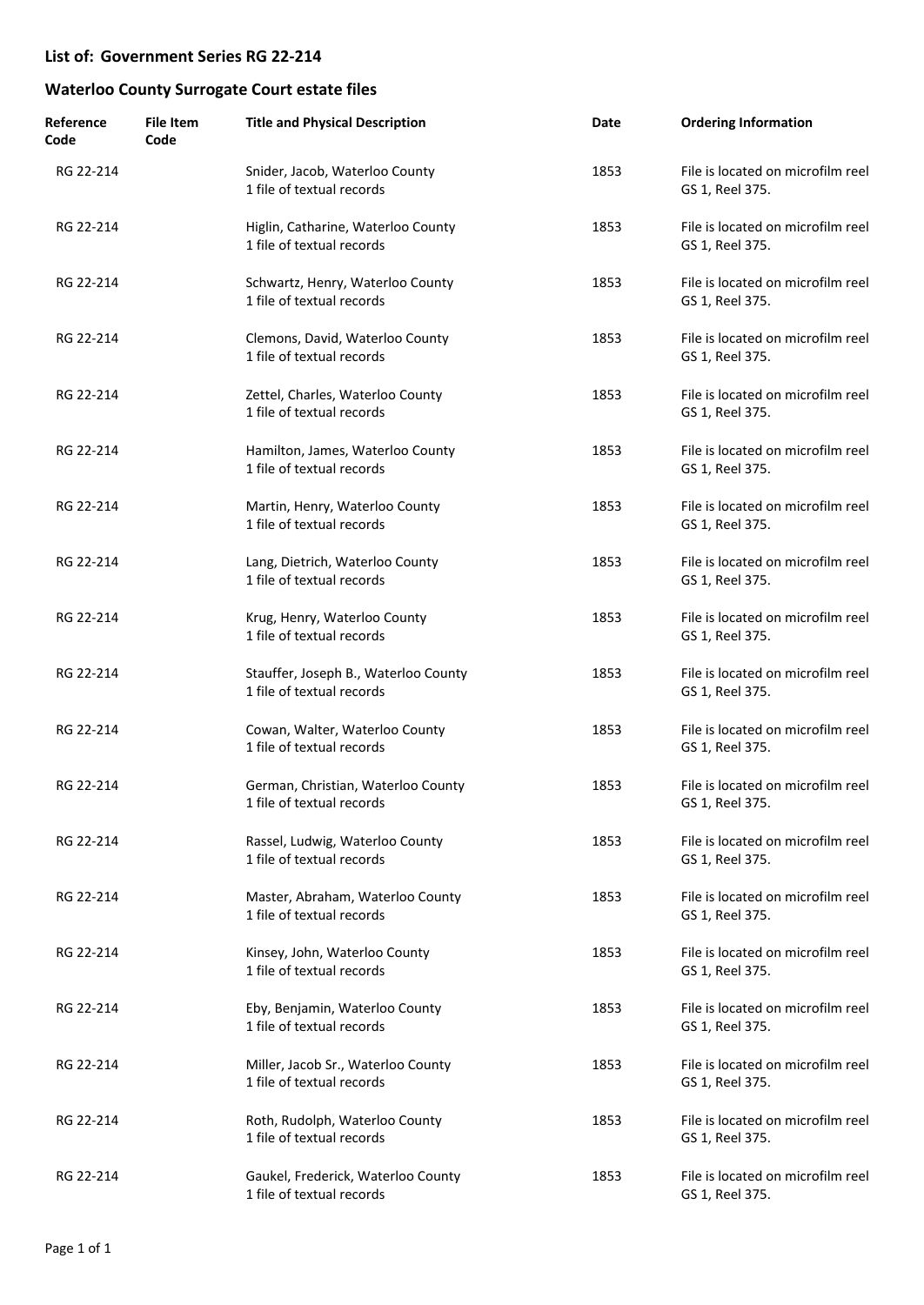| Reference<br>Code | <b>File Item</b><br>Code | <b>Title and Physical Description</b>                                          | Date | <b>Ordering Information</b>                          |
|-------------------|--------------------------|--------------------------------------------------------------------------------|------|------------------------------------------------------|
| RG 22-214         |                          | Hewitt, John, Waterloo County<br>1 file of textual records                     | 1853 | File is located on microfilm reel<br>GS 1, Reel 375. |
| RG 22-214         |                          | Biggar, William, Waterloo County<br>1 file of textual records                  | 1853 | File is located on microfilm reel<br>GS 1, Reel 375. |
| RG 22-214         |                          | Seegmiller, George, Waterloo County<br>1 file of textual records               | 1854 | File is located on microfilm reel<br>GS 1, Reel 375. |
| RG 22-214         |                          | Berkley, Corneli, Waterloo County<br>1 file of textual records                 | 1854 | File is located on microfilm reel<br>GS 1, Reel 375. |
| RG 22-214         |                          | Weber, John, Waterloo County<br>1 file of textual records                      | 1854 | File is located on microfilm reel<br>GS 1, Reel 375. |
| RG 22-214         |                          | Popplow, August F., Waterloo County<br>1 file of textual records               | 1854 | File is located on microfilm reel<br>GS 1, Reel 375. |
| RG 22-214         |                          | Zimmer, Michael, Waterloo County<br>1 file of textual records                  | 1854 | File is located on microfilm reel<br>GS 1, Reel 375. |
| RG 22-214         |                          | Mitchell, John, Waterloo County<br>1 file of textual records                   | 1854 | File is located on microfilm reel<br>GS 1, Reel 375. |
| RG 22-214         |                          | Bricker, John Sr., Waterloo County<br>1 file of textual records                | 1854 | File is located on microfilm reel<br>GS 1, Reel 375. |
| RG 22-214         |                          | Wismer, Henry Sr., Waterloo County<br>1 file of textual records                | 1854 | File is located on microfilm reel<br>GS 1, Reel 375. |
| RG 22-214         |                          | Dobbin, Samuel, Waterloo County<br>1 file of textual records                   | 1854 | File is located on microfilm reel<br>GS 1, Reel 375. |
| RG 22-214         |                          | Betzner, John, Waterloo County<br>1 file of textual records                    | 1854 | File is located on microfilm reel<br>GS 1, Reel 375. |
| RG 22-214         |                          | Weiss, George, Waterloo County<br>1 file of textual records                    | 1854 | File is located on microfilm reel<br>GS 1, Reel 375. |
| RG 22-214         |                          | Boesiger, John Sr., Waterloo County<br>1 file of textual records               | 1854 | File is located on microfilm reel<br>GS 1, Reel 375. |
| RG 22-214         |                          | Degenhart, Henry, Waterloo County<br>1 file of textual records                 | 1854 | File is located on microfilm reel<br>GS 1, Reel 375. |
| RG 22-214         |                          | Wachter, Stephen, Waterloo County<br>1 file of textual records                 | 1854 | File is located on microfilm reel<br>GS 1, Reel 375. |
| RG 22-214         |                          | Degenhart Infants (Guardianship), Waterloo County<br>1 file of textual records | 1854 | File is located on microfilm reel<br>GS 1, Reel 375. |
| RG 22-214         |                          | Bell, Gavin, Waterloo County<br>1 file of textual records                      | 1854 | File is located on microfilm reel<br>GS 1, Reel 375. |
| RG 22-214         |                          | Hall, John Sr., Waterloo County<br>1 file of textual records                   | 1854 | File is located on microfilm reel<br>GS 1, Reel 375. |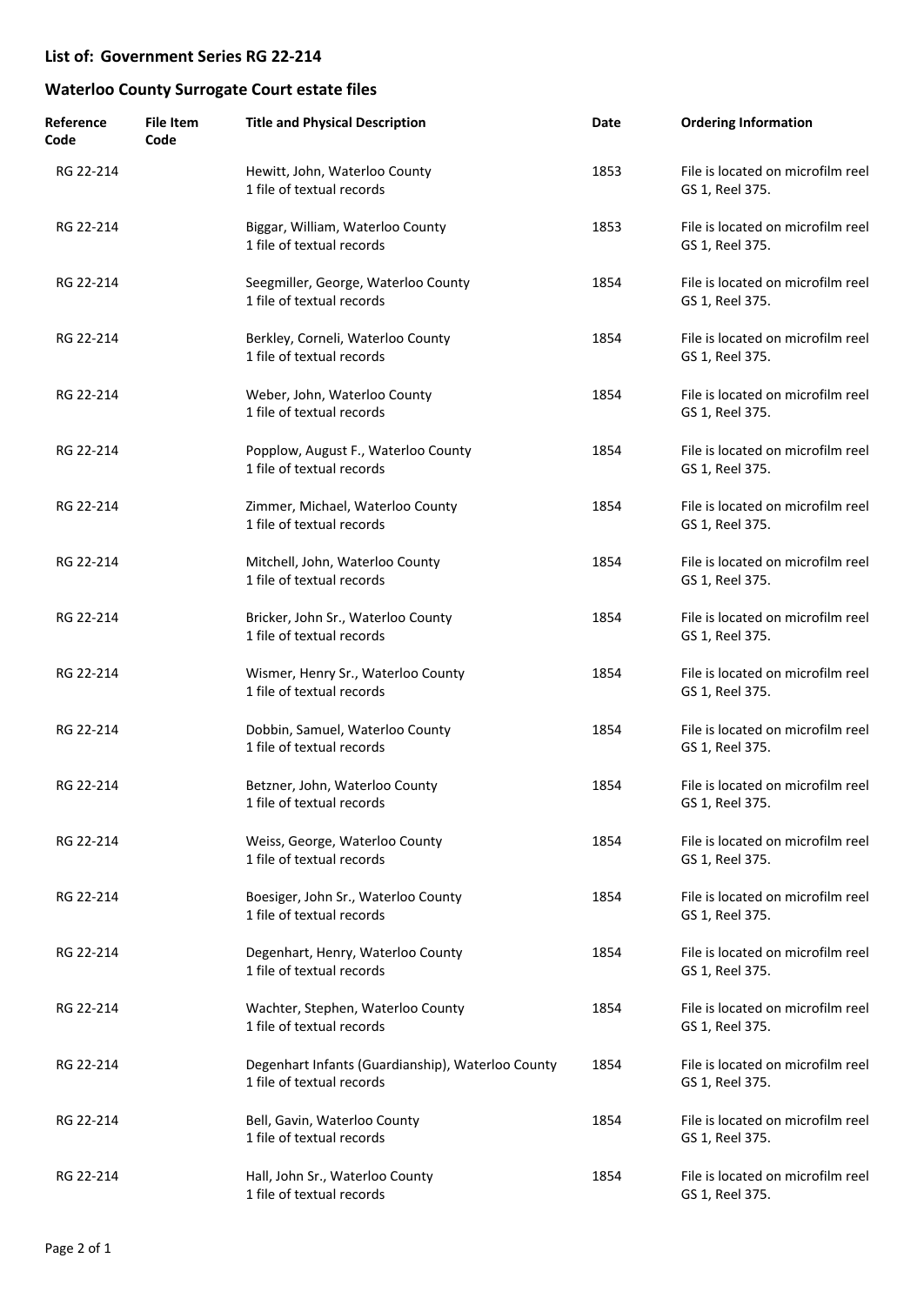| Reference<br>Code | <b>File Item</b><br>Code | <b>Title and Physical Description</b>                            | Date | <b>Ordering Information</b>                          |
|-------------------|--------------------------|------------------------------------------------------------------|------|------------------------------------------------------|
| RG 22-214         |                          | Brown, Leander, Waterloo County<br>1 file of textual records     | 1854 | File is located on microfilm reel<br>GS 1, Reel 375. |
| RG 22-214         |                          | Douglas, James, Waterloo County<br>1 file of textual records     | 1854 | File is located on microfilm reel<br>GS 1, Reel 375. |
| RG 22-214         |                          | Jantzi, Peter B., Waterloo County<br>1 file of textual records   | 1854 | File is located on microfilm reel<br>GS 1, Reel 375. |
| RG 22-214         |                          | Roat, John S., Waterloo County<br>1 file of textual records      | 1854 | File is located on microfilm reel<br>GS 1, Reel 375. |
| RG 22-214         |                          | Eidt, George, Waterloo County<br>1 file of textual records       | 1854 | File is located on microfilm reel<br>GS 1, Reel 375. |
| RG 22-214         |                          | Lindsay, Robert, Waterloo County<br>1 file of textual records    | 1854 | File is located on microfilm reel<br>GS 1, Reel 375. |
| RG 22-214         |                          | Bingeman, John, Waterloo County<br>1 file of textual records     | 1854 | File is located on microfilm reel<br>GS 1, Reel 375. |
| RG 22-214         |                          | Rennrich, Walter, Waterloo County<br>1 file of textual records   | 1854 | File is located on microfilm reel<br>GS 1, Reel 375. |
| RG 22-214         |                          | Schneider, Michael, Waterloo County<br>1 file of textual records | 1854 | File is located on microfilm reel<br>GS 1, Reel 375. |
| RG 22-214         |                          | Rock, Henry, Waterloo County<br>1 file of textual records        | 1854 | File is located on microfilm reel<br>GS 1, Reel 375. |
| RG 22-214         |                          | Martin, David, Waterloo County<br>1 file of textual records      | 1854 | File is located on microfilm reel<br>GS 1, Reel 375. |
| RG 22-214         |                          | Friedel, Christoph, Waterloo County<br>1 file of textual records | 1854 | File is located on microfilm reel<br>GS 1, Reel 375. |
| RG 22-214         |                          | Jahn, Ludwig, Waterloo County<br>1 file of textual records       | 1854 | File is located on microfilm reel<br>GS 1, Reel 375. |
| RG 22-214         |                          | Fraser, James M., Waterloo County<br>1 file of textual records   | 1854 | File is located on microfilm reel<br>GS 1, Reel 375. |
| RG 22-214         |                          | Blauroth, Gottlieb, Waterloo County<br>1 file of textual records | 1854 | File is located on microfilm reel<br>GS 1, Reel 375. |
| RG 22-214         |                          | Shantz, Isaac, Waterloo County<br>1 file of textual records      | 1855 | File is located on microfilm reel<br>GS 1, Reel 375. |
| RG 22-214         |                          | Affleck, William, Waterloo County<br>1 file of textual records   | 1855 | File is located on microfilm reel<br>GS 1, Reel 375. |
| RG 22-214         |                          | Heller, Michael, Waterloo County<br>1 file of textual records    | 1855 | File is located on microfilm reel<br>GS 1, Reel 375. |
| RG 22-214         |                          | Ballantyne, Thomas, Waterloo County<br>1 file of textual records | 1855 | File is located on microfilm reel<br>GS 1, Reel 375. |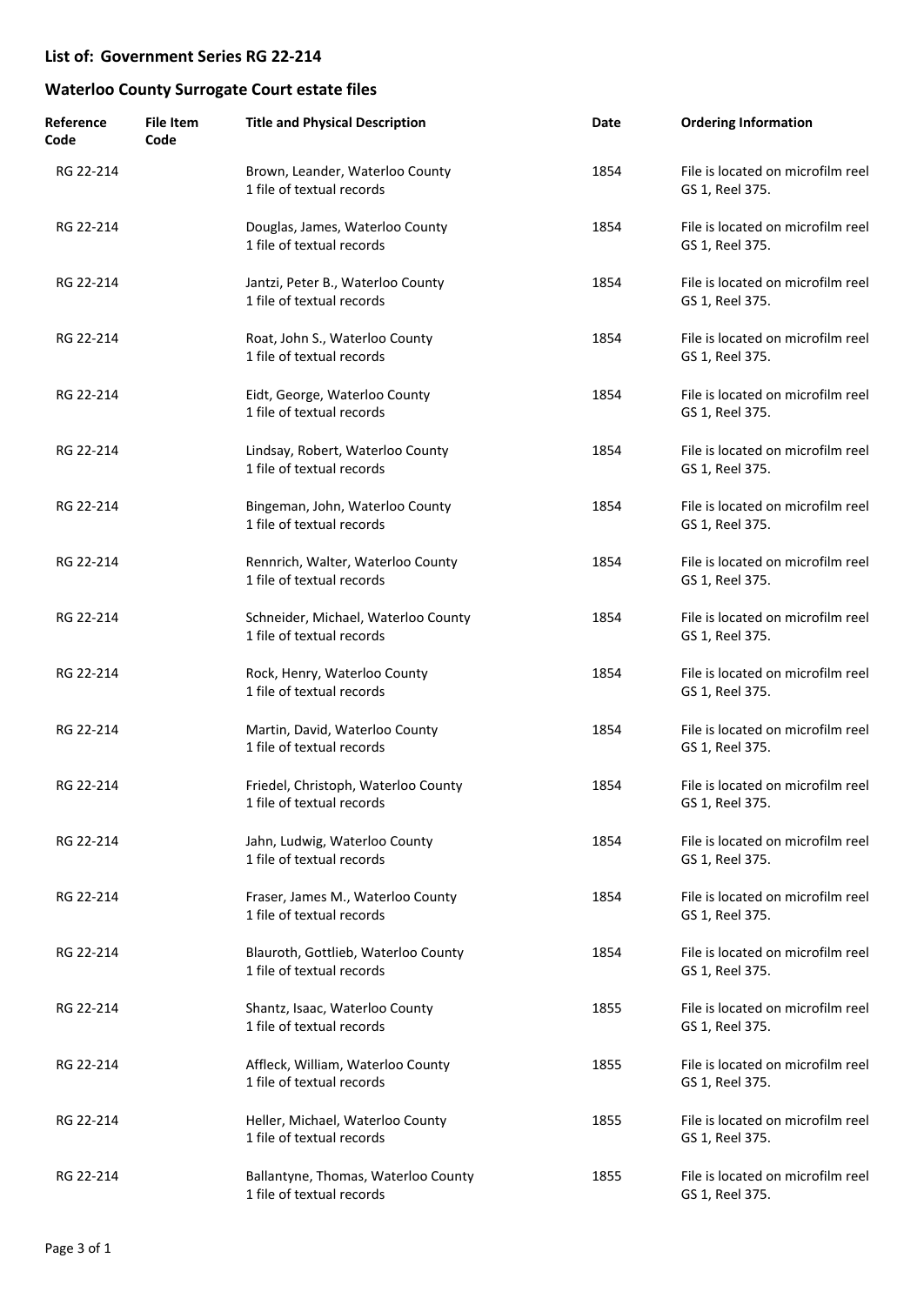| Reference<br>Code | <b>File Item</b><br>Code | <b>Title and Physical Description</b>                                        | Date | <b>Ordering Information</b>                          |
|-------------------|--------------------------|------------------------------------------------------------------------------|------|------------------------------------------------------|
| RG 22-214         |                          | Huttner, Jacob, Waterloo County<br>1 file of textual records                 | 1855 | File is located on microfilm reel<br>GS 1, Reel 375. |
| RG 22-214         |                          | Sharick, Joseph Sr., Waterloo County<br>1 file of textual records            | 1855 | File is located on microfilm reel<br>GS 1, Reel 375. |
| RG 22-214         |                          | Gaukel, George, Waterloo County<br>1 file of textual records                 | 1855 | File is located on microfilm reel<br>GS 1, Reel 375. |
| RG 22-214         |                          | Oberholtzer, Abraham, Waterloo County<br>1 file of textual records           | 1855 | File is located on microfilm reel<br>GS 1, Reel 376. |
| RG 22-214         |                          | Bergey, Henry, Waterloo County<br>1 file of textual records                  | 1855 | File is located on microfilm reel<br>GS 1, Reel 376. |
| RG 22-214         |                          | Liebler, Peter, Waterloo County<br>1 file of textual records                 | 1855 | File is located on microfilm reel<br>GS 1, Reel 376. |
| RG 22-214         |                          | Webster, Alexander, Waterloo County<br>1 file of textual records             | 1855 | File is located on microfilm reel<br>GS 1, Reel 376. |
| RG 22-214         |                          | Eby, Henry, Waterloo County<br>1 file of textual records                     | 1855 | File is located on microfilm reel<br>GS 1, Reel 376. |
| RG 22-214         |                          | Daly, Peter, Waterloo County<br>1 file of textual records                    | 1855 | File is located on microfilm reel<br>GS 1, Reel 376. |
| RG 22-214         |                          | Braun, Adam, Waterloo County<br>1 file of textual records                    | 1855 | File is located on microfilm reel<br>GS 1, Reel 376. |
| RG 22-214         |                          | Boehm, John, Waterloo County<br>1 file of textual records                    | 1855 | File is located on microfilm reel<br>GS 1, Reel 376. |
| RG 22-214         |                          | Sehman, Augustin, Waterloo County<br>1 file of textual records               | 1855 | File is located on microfilm reel<br>GS 1, Reel 376. |
| RG 22-214         |                          | Bowers, Samuel, Waterloo County<br>1 file of textual records                 | 1855 | File is located on microfilm reel<br>GS 1, Reel 376. |
| RG 22-214         |                          | Buehler, John, Waterloo County<br>1 file of textual records                  | 1855 | File is located on microfilm reel<br>GS 1, Reel 376. |
| RG 22-214         |                          | Fehrenbach, Mathias, Waterloo County<br>1 file of textual records            | 1855 | File is located on microfilm reel<br>GS 1, Reel 376. |
| RG 22-214         |                          | Brauns, Christian, Waterloo County<br>1 file of textual records              | 1855 | File is located on microfilm reel<br>GS 1, Reel 376. |
| RG 22-214         |                          | Shultz Infants (Guardianship), Waterloo County<br>1 file of textual records  | 1855 | File is located on microfilm reel<br>GS 1, Reel 376. |
| RG 22-214         |                          | Doering, Adam, Waterloo County<br>1 file of textual records                  | 1855 | File is located on microfilm reel<br>GS 1, Reel 376. |
| RG 22-214         |                          | Lorentz Infants (Guardianship), Waterloo County<br>1 file of textual records | 1855 | File is located on microfilm reel<br>GS 1, Reel 376. |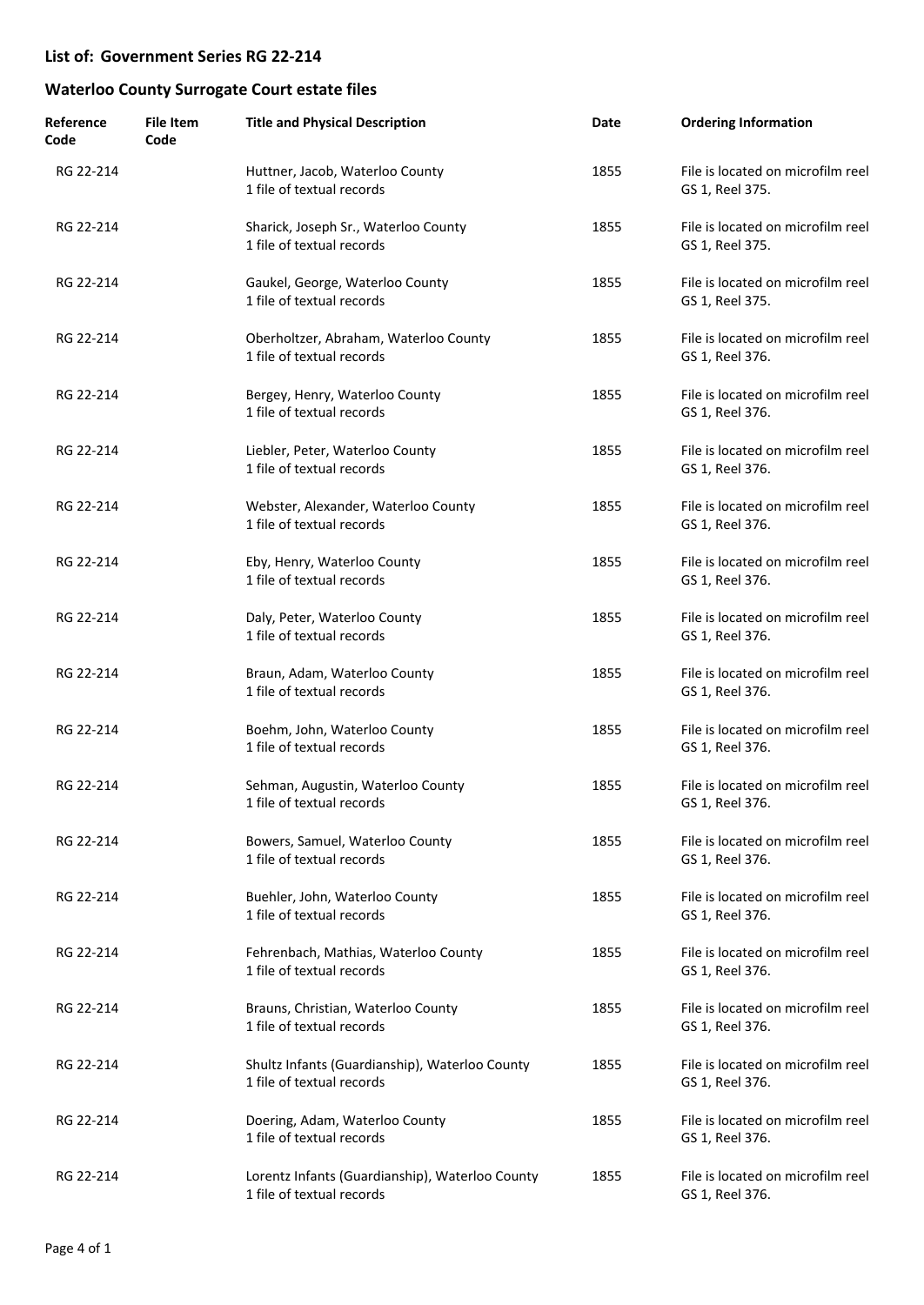| Reference<br>Code | <b>File Item</b><br>Code | <b>Title and Physical Description</b>                                       | Date | <b>Ordering Information</b>                          |
|-------------------|--------------------------|-----------------------------------------------------------------------------|------|------------------------------------------------------|
| RG 22-214         |                          | Landreth, George, Waterloo County<br>1 file of textual records              | 1855 | File is located on microfilm reel<br>GS 1, Reel 376. |
| RG 22-214         |                          | Wieller, Gerhard Sr., Waterloo County<br>1 file of textual records          | 1855 | File is located on microfilm reel<br>GS 1, Reel 376. |
| RG 22-214         |                          | Hauck, John, Waterloo County<br>1 file of textual records                   | 1855 | File is located on microfilm reel<br>GS 1, Reel 376. |
| RG 22-214         |                          | Chapman, Thomas, Waterloo County<br>1 file of textual records               | 1855 | File is located on microfilm reel<br>GS 1, Reel 376. |
| RG 22-214         |                          | Kropf, Henry, Waterloo County<br>1 file of textual records                  | 1855 | File is located on microfilm reel<br>GS 1, Reel 376. |
| RG 22-214         |                          | Martin, Samuel, Waterloo County<br>1 file of textual records                | 1855 | File is located on microfilm reel<br>GS 1, Reel 376. |
| RG 22-214         |                          | Strome, Jacob, Waterloo County<br>1 file of textual records                 | 1856 | File is located on microfilm reel<br>GS 1, Reel 376. |
| RG 22-214         |                          | Shiry, Jacob, Waterloo County<br>1 file of textual records                  | 1856 | File is located on microfilm reel<br>GS 1, Reel 376. |
| RG 22-214         |                          | Martin, Daniel, Waterloo County<br>1 file of textual records                | 1856 | File is located on microfilm reel<br>GS 1, Reel 376. |
| RG 22-214         |                          | Bergey, Mahlon, Waterloo County<br>1 file of textual records                | 1856 | File is located on microfilm reel<br>GS 1, Reel 376. |
| RG 22-214         |                          | Master Infants (Guardianship), Waterloo County<br>1 file of textual records | 1856 | File is located on microfilm reel<br>GS 1, Reel 376. |
| RG 22-214         |                          | Benedick, Nicholas, Waterloo County<br>1 file of textual records            | 1856 | File is located on microfilm reel<br>GS 1, Reel 376. |
| RG 22-214         |                          | Douglass, Thomas, Waterloo County<br>1 file of textual records              | 1856 | File is located on microfilm reel<br>GS 1, Reel 376. |
| RG 22-214         |                          | Jamieson, Robert, Waterloo County<br>1 file of textual records              | 1856 | File is located on microfilm reel<br>GS 1, Reel 376. |
| RG 22-214         |                          | Haddon, John, Waterloo County<br>1 file of textual records                  | 1856 | File is located on microfilm reel<br>GS 1, Reel 376. |
| RG 22-214         |                          | Roos Infants (Guardianship), Waterloo County<br>1 file of textual records   | 1856 | File is located on microfilm reel<br>GS 1, Reel 376. |
| RG 22-214         |                          | Sail Infants (Guardianship), Waterloo County<br>1 file of textual records   | 1856 | File is located on microfilm reel<br>GS 1, Reel 376. |
| RG 22-214         |                          | Martin, Joseph C., Waterloo County<br>1 file of textual records             | 1856 | File is located on microfilm reel<br>GS 1, Reel 376. |
| RG 22-214         |                          | Gehl, Wilhelm, Waterloo County<br>1 file of textual records                 | 1856 | File is located on microfilm reel<br>GS 1, Reel 376. |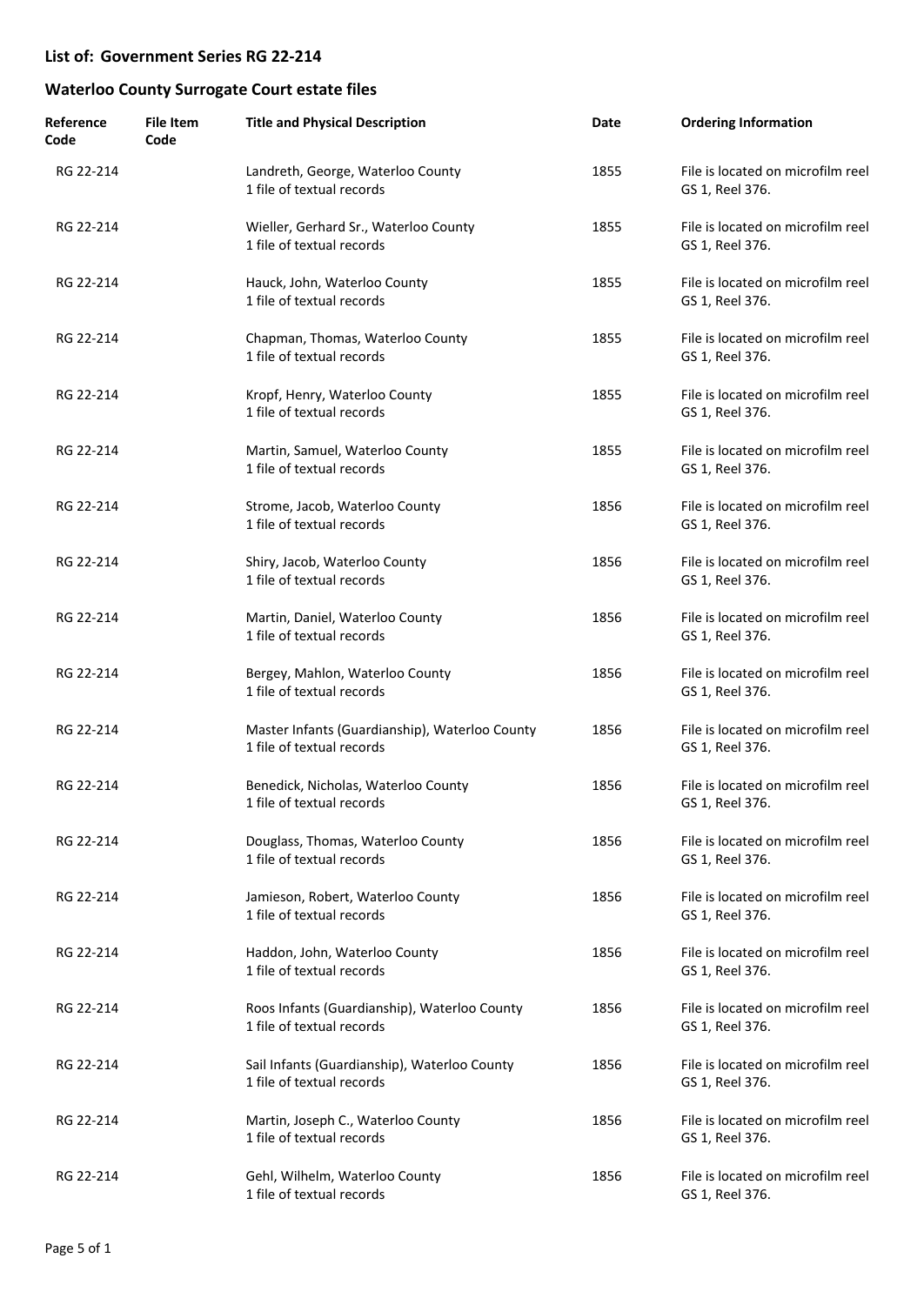| Reference<br>Code | <b>File Item</b><br>Code | <b>Title and Physical Description</b>                                      | Date | <b>Ordering Information</b>                          |
|-------------------|--------------------------|----------------------------------------------------------------------------|------|------------------------------------------------------|
| RG 22-214         |                          | Rebscher, William, Waterloo County<br>1 file of textual records            | 1856 | File is located on microfilm reel<br>GS 1, Reel 376. |
| RG 22-214         |                          | Hamilton, Edward, Waterloo County<br>1 file of textual records             | 1856 | File is located on microfilm reel<br>GS 1, Reel 376. |
| RG 22-214         |                          | Rife, Samuel Sr., Waterloo County<br>1 file of textual records             | 1856 | File is located on microfilm reel<br>GS 1, Reel 376. |
| RG 22-214         |                          | Blacklock, Annabella, Waterloo County<br>1 file of textual records         | 1856 | File is located on microfilm reel<br>GS 1, Reel 376. |
| RG 22-214         |                          | Boomer, John, Waterloo County<br>1 file of textual records                 | 1856 | File is located on microfilm reel<br>GS 1, Reel 376. |
| RG 22-214         |                          | Hawk, Benjamin, Waterloo County<br>1 file of textual records               | 1856 | File is located on microfilm reel<br>GS 1, Reel 376. |
| RG 22-214         |                          | Schurter, Valentine, Waterloo County<br>1 file of textual records          | 1856 | File is located on microfilm reel<br>GS 1, Reel 376. |
| RG 22-214         |                          | Elsen, Anne, Waterloo County<br>1 file of textual records                  | 1856 | File is located on microfilm reel<br>GS 1, Reel 376. |
| RG 22-214         |                          | Fargus, James, Waterloo County<br>1 file of textual records                | 1856 | File is located on microfilm reel<br>GS 1, Reel 376. |
| RG 22-214         |                          | Enslin, Christian, Waterloo County<br>1 file of textual records            | 1856 | File is located on microfilm reel<br>GS 1, Reel 376. |
| RG 22-214         |                          | Schwind, Carl, Waterloo County<br>1 file of textual records                | 1856 | File is located on microfilm reel<br>GS 1, Reel 376. |
| RG 22-214         |                          | McColl, Nancy, Waterloo County<br>1 file of textual records                | 1856 | File is located on microfilm reel<br>GS 1, Reel 376. |
| RG 22-214         |                          | Kern, John, Waterloo County<br>1 file of textual records                   | 1856 | File is located on microfilm reel<br>GS 1, Reel 376. |
| RG 22-214         |                          | Gelholm, Robert Sr., Waterloo County<br>1 file of textual records          | 1856 | File is located on microfilm reel<br>GS 1, Reel 376. |
| RG 22-214         |                          | Lambert, James, Waterloo County<br>1 file of textual records               | 1856 | File is located on microfilm reel<br>GS 1, Reel 376. |
| RG 22-214         |                          | Yost, Tobias, Waterloo County<br>1 file of textual records                 | 1856 | File is located on microfilm reel<br>GS 1, Reel 376. |
| RG 22-214         |                          | Dean, George, Waterloo County<br>1 file of textual records                 | 1856 | File is located on microfilm reel<br>GS 1, Reel 376. |
| RG 22-214         |                          | Diehl Infants (Guardianship), Waterloo County<br>1 file of textual records | 1856 | File is located on microfilm reel<br>GS 1, Reel 376. |
| RG 22-214         |                          | Shantz, Christian, Waterloo County<br>1 file of textual records            | 1856 | File is located on microfilm reel<br>GS 1, Reel 376. |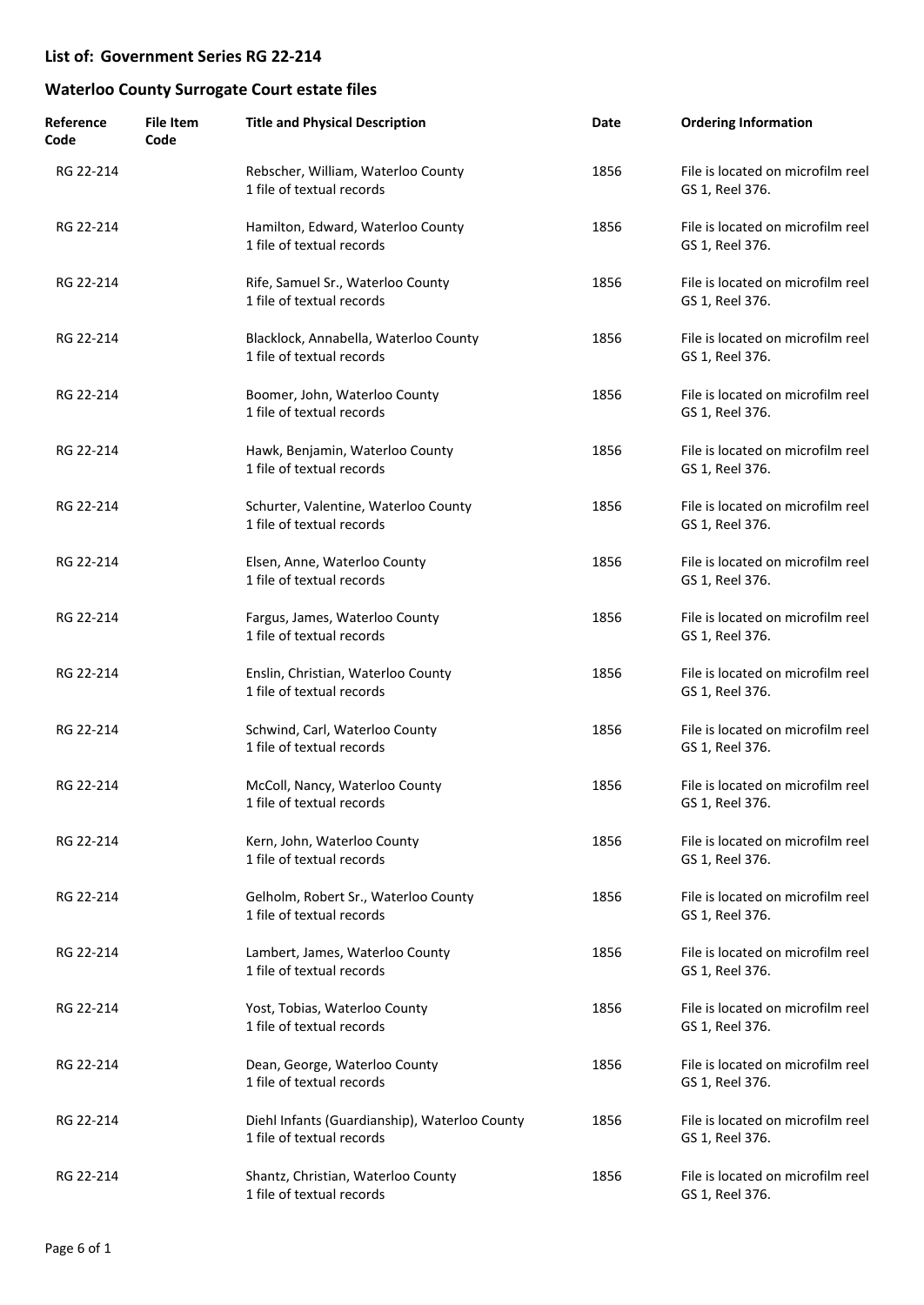| Reference<br>Code | <b>File Item</b><br>Code | <b>Title and Physical Description</b>                                 | Date | <b>Ordering Information</b>                          |
|-------------------|--------------------------|-----------------------------------------------------------------------|------|------------------------------------------------------|
| RG 22-214         |                          | Fady, Nicholas, Waterloo County<br>1 file of textual records          | 1856 | File is located on microfilm reel<br>GS 1, Reel 376. |
| RG 22-214         |                          | Wideman, John, Waterloo County<br>1 file of textual records           | 1856 | File is located on microfilm reel<br>GS 1, Reel 376. |
| RG 22-214         |                          | Wahrle, Conrad, Waterloo County<br>1 file of textual records          | 1857 | File is located on microfilm reel<br>GS 1, Reel 376. |
| RG 22-214         |                          | Cole, Jeremiah, Waterloo County<br>1 file of textual records          | 1857 | File is located on microfilm reel<br>GS 1, Reel 376. |
| RG 22-214         |                          | George, John J., Waterloo County<br>1 file of textual records         | 1857 | File is located on microfilm reel<br>GS 1, Reel 376. |
| RG 22-214         |                          | Forster, Balthser, Waterloo County<br>1 file of textual records       | 1857 | File is located on microfilm reel<br>GS 1, Reel 376. |
| RG 22-214         |                          | Binder, George, Waterloo County<br>1 file of textual records          | 1857 | File is located on microfilm reel<br>GS 1, Reel 376. |
| RG 22-214         |                          | Weihe, William, Waterloo County<br>1 file of textual records          | 1857 | File is located on microfilm reel<br>GS 1, Reel 376. |
| RG 22-214         |                          | Scott, John, Waterloo County<br>1 file of textual records             | 1857 | File is located on microfilm reel<br>GS 1, Reel 376. |
| RG 22-214         |                          | Nahrgang, John K., Waterloo County<br>1 file of textual records       | 1857 | File is located on microfilm reel<br>GS 1, Reel 376. |
| RG 22-214         |                          | Latshar, Isaac Sr., Waterloo County<br>1 file of textual records      | 1857 | File is located on microfilm reel<br>GS 1, Reel 376. |
| RG 22-214         |                          | Dickie, John, Waterloo County<br>1 file of textual records            | 1857 | File is located on microfilm reel<br>GS 1, Reel 376. |
| RG 22-214         |                          | Gisler, Christian, Waterloo County<br>1 file of textual records       | 1857 | File is located on microfilm reel<br>GS 1, Reel 376. |
| RG 22-214         |                          | Reichart, John, Waterloo County<br>1 file of textual records          | 1857 | File is located on microfilm reel<br>GS 1, Reel 376. |
| RG 22-214         |                          | Humble, Christopher, Waterloo County<br>1 file of textual records     | 1857 | File is located on microfilm reel<br>GS 1, Reel 376. |
| RG 22-214         |                          | Moogk, Balthaser, Waterloo County<br>1 file of textual records        | 1857 | File is located on microfilm reel<br>GS 1, Reel 376. |
| RG 22-214         |                          | Snyder, Jacob C., Waterloo County<br>1 file of textual records        | 1857 | File is located on microfilm reel<br>GS 1, Reel 376. |
| RG 22-214         |                          | Shantz, Christian Sr., Waterloo County<br>1 file of textual records   | 1857 | File is located on microfilm reel<br>GS 1, Reel 376. |
| RG 22-214         |                          | Greyerbiehl, Joseph Sr., Waterloo County<br>1 file of textual records | 1857 | File is located on microfilm reel<br>GS 1, Reel 376. |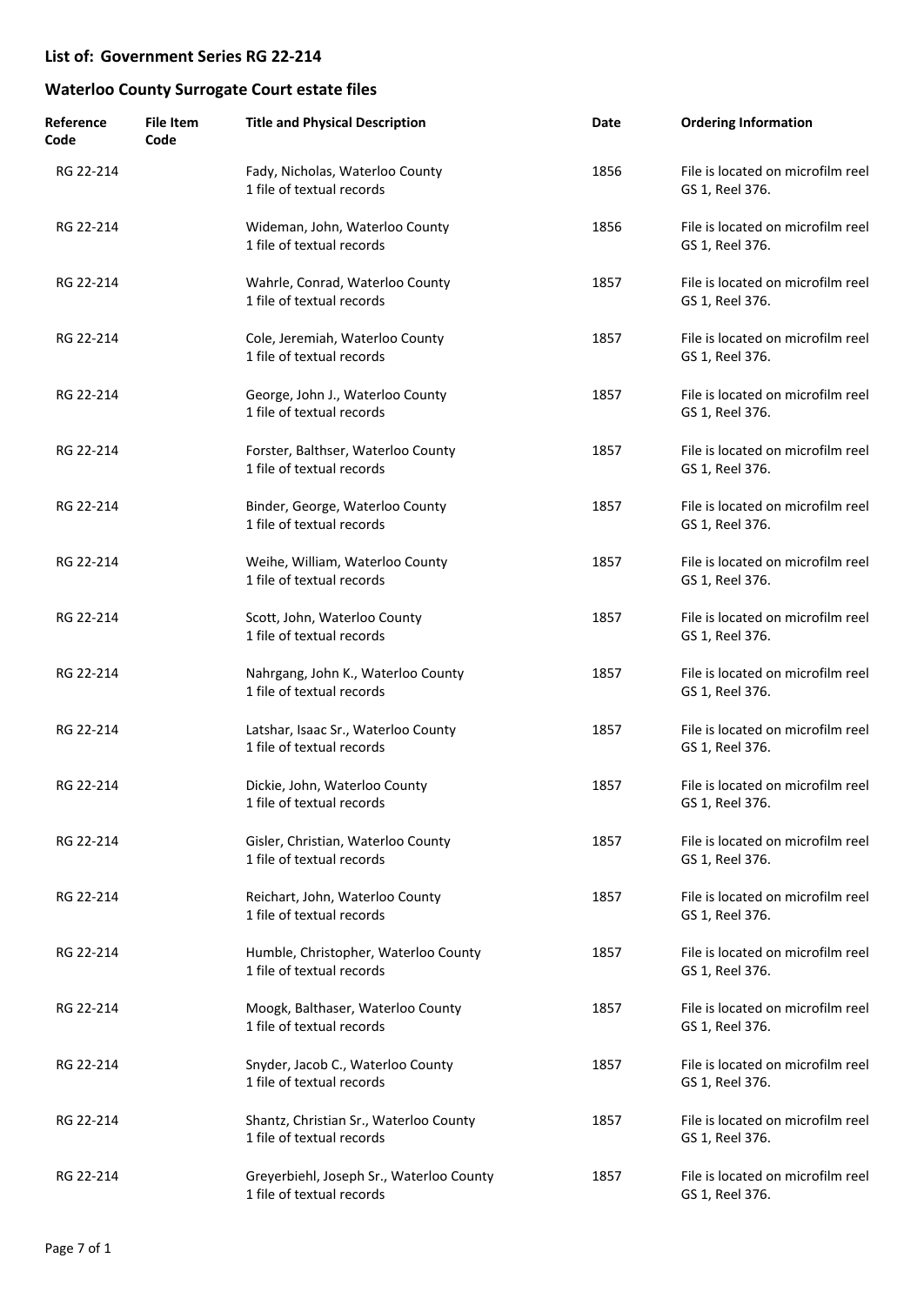| Reference<br>Code | <b>File Item</b><br>Code | <b>Title and Physical Description</b>                                       | Date | <b>Ordering Information</b>                          |
|-------------------|--------------------------|-----------------------------------------------------------------------------|------|------------------------------------------------------|
| RG 22-214         |                          | Wallace, John C., Waterloo County<br>1 file of textual records              | 1857 | File is located on microfilm reel<br>GS 1, Reel 376. |
| RG 22-214         |                          | Kuneman, Jacob Sr., Waterloo County<br>1 file of textual records            | 1857 | File is located on microfilm reel<br>GS 1, Reel 376. |
| RG 22-214         |                          | Haugh, Thomas, Waterloo County<br>1 file of textual records                 | 1857 | File is located on microfilm reel<br>GS 1, Reel 376. |
| RG 22-214         |                          | Beaty, John, Waterloo County<br>1 file of textual records                   | 1857 | File is located on microfilm reel<br>GS 1, Reel 376. |
| RG 22-214         |                          | Hume, William, Waterloo County<br>1 file of textual records                 | 1857 | File is located on microfilm reel<br>GS 1, Reel 376. |
| RG 22-214         |                          | White, George, Waterloo County<br>1 file of textual records                 | 1857 | File is located on microfilm reel<br>GS 1, Reel 376. |
| RG 22-214         |                          | Bitschy, Erasmus, Waterloo County<br>1 file of textual records              | 1857 | File is located on microfilm reel<br>GS 1, Reel 376. |
| RG 22-214         |                          | Muhlieson, Frederick, Waterloo County<br>1 file of textual records          | 1857 | File is located on microfilm reel<br>GS 1, Reel 376. |
| RG 22-214         |                          | Buncombe, Henry, Waterloo County<br>1 file of textual records               | 1857 | File is located on microfilm reel<br>GS 1, Reel 376. |
| RG 22-214         |                          | Girvan, Hugh, Waterloo County<br>1 file of textual records                  | 1857 | File is located on microfilm reel<br>GS 1, Reel 376. |
| RG 22-214         |                          | Walker, John, Waterloo County<br>1 file of textual records                  | 1857 | File is located on microfilm reel<br>GS 1, Reel 376. |
| RG 22-214         |                          | Mitchell, Hugh, Waterloo County<br>1 file of textual records                | 1857 | File is located on microfilm reel<br>GS 1, Reel 376. |
| RG 22-214         |                          | Kinsey Infants (Guardianship), Waterloo County<br>1 file of textual records | 1857 | File is located on microfilm reel<br>GS 1, Reel 376. |
| RG 22-214         |                          | McKinney, John, Waterloo County<br>1 file of textual records                | 1857 | File is located on microfilm reel<br>GS 1, Reel 376. |
| RG 22-214         |                          | Steiner, Ullrich, Waterloo County<br>1 file of textual records              | 1857 | File is located on microfilm reel<br>GS 1, Reel 376. |
| RG 22-214         |                          | Strang, James, Waterloo County<br>1 file of textual records                 | 1857 | File is located on microfilm reel<br>GS 1, Reel 376. |
| RG 22-214         |                          | Miller, Andrew, Waterloo County<br>1 file of textual records                | 1858 | File is located on microfilm reel<br>GS 1, Reel 376. |
| RG 22-214         |                          | Knickerbocker, Judith, Waterloo County<br>1 file of textual records         | 1858 | File is located on microfilm reel<br>GS 1, Reel 376. |
| RG 22-214         |                          | Kraft, Henry, Waterloo County<br>1 file of textual records                  | 1858 | File is located on microfilm reel<br>GS 1, Reel 376. |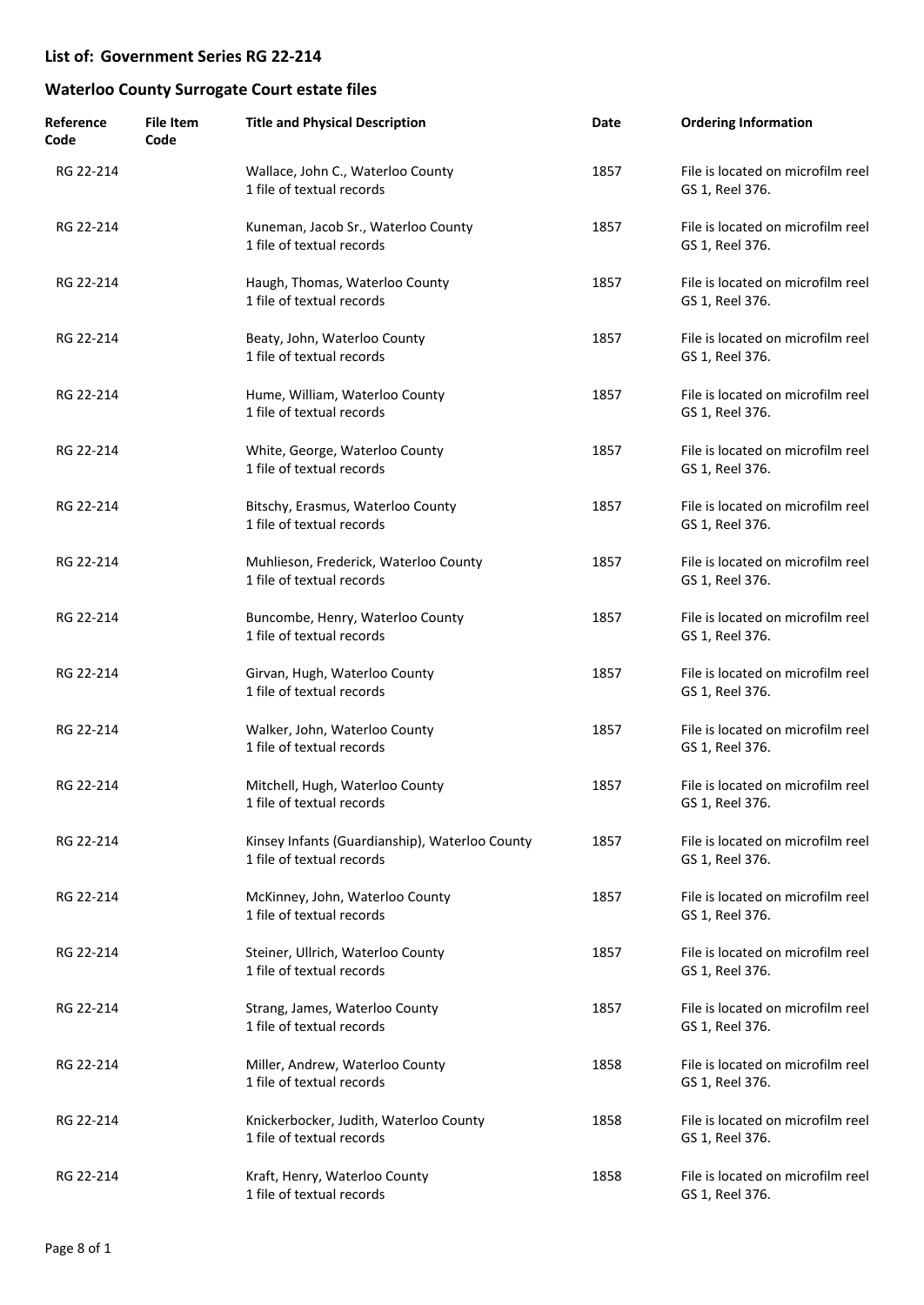| Reference<br>Code | <b>File Item</b><br>Code | <b>Title and Physical Description</b>                                      | Date | <b>Ordering Information</b>                          |
|-------------------|--------------------------|----------------------------------------------------------------------------|------|------------------------------------------------------|
| RG 22-214         |                          | Rudy, Daniel Sr., Waterloo County<br>1 file of textual records             | 1858 | File is located on microfilm reel<br>GS 1, Reel 376. |
| RG 22-214         |                          | Sittler, Jacob, Waterloo County<br>1 file of textual records               | 1858 | File is located on microfilm reel<br>GS 1, Reel 376. |
| RG 22-214         |                          | Wylie, James, Waterloo County<br>1 file of textual records                 | 1858 | File is located on microfilm reel<br>GS 1, Reel 376. |
| RG 22-214         |                          | Sherk, Daniel, Waterloo County<br>1 file of textual records                | 1858 | File is located on microfilm reel<br>GS 1, Reel 376. |
| RG 22-214         |                          | Eisenbach, Ludwig, Waterloo County<br>1 file of textual records            | 1858 | File is located on microfilm reel<br>GS 1, Reel 376. |
| RG 22-214         |                          | Howell, Levi C., Waterloo County<br>1 file of textual records              | 1858 | File is located on microfilm reel<br>GS 1, Reel 376. |
| RG 22-214         |                          | Cressman, John B., Waterloo County<br>1 file of textual records            | 1858 | File is located on microfilm reel<br>GS 1, Reel 376. |
| RG 22-214         |                          | Hilgartner, Henry, Waterloo County<br>1 file of textual records            | 1858 | File is located on microfilm reel<br>GS 1, Reel 376. |
| RG 22-214         |                          | Cairns, John, Waterloo County<br>1 file of textual records                 | 1858 | File is located on microfilm reel<br>GS 1, Reel 376. |
| RG 22-214         |                          | Bauman, Henry B. K., Waterloo County<br>1 file of textual records          | 1858 | File is located on microfilm reel<br>GS 1, Reel 376. |
| RG 22-214         |                          | Johnson, William F., Waterloo County<br>1 file of textual records          | 1858 | File is located on microfilm reel<br>GS 1, Reel 376. |
| RG 22-214         |                          | Brown Infants (Guardianship), Waterloo County<br>1 file of textual records | 1858 | File is located on microfilm reel<br>GS 1, Reel 376. |
| RG 22-214         |                          | Campbell, Duncan, Waterloo County<br>1 file of textual records             | 1858 | File is located on microfilm reel<br>GS 1, Reel 376. |
| RG 22-214         |                          | Braun, Jacob, Waterloo County<br>1 file of textual records                 | 1858 | File is located on microfilm reel<br>GS 1, Reel 376. |
| RG 22-214         |                          | Schmidt, Henry, Waterloo County<br>1 file of textual records               | 1858 | File is located on microfilm reel<br>GS 1, Reel 376. |
| RG 22-214         |                          | Eberwein, Carl, Waterloo County<br>1 file of textual records               | 1858 | File is located on microfilm reel<br>GS 1, Reel 376. |
| RG 22-214         |                          | McIntosh, Angus, Waterloo County<br>1 file of textual records              | 1858 | File is located on microfilm reel<br>GS 1, Reel 376. |
| RG 22-214         |                          | Bosiger, Peter, Waterloo County<br>1 file of textual records               | 1858 | File is located on microfilm reel<br>GS 1, Reel 376. |
| RG 22-214         |                          | Wagner, Jacob, Waterloo County<br>1 file of textual records                | 1858 | File is located on microfilm reel<br>GS 1, Reel 376. |